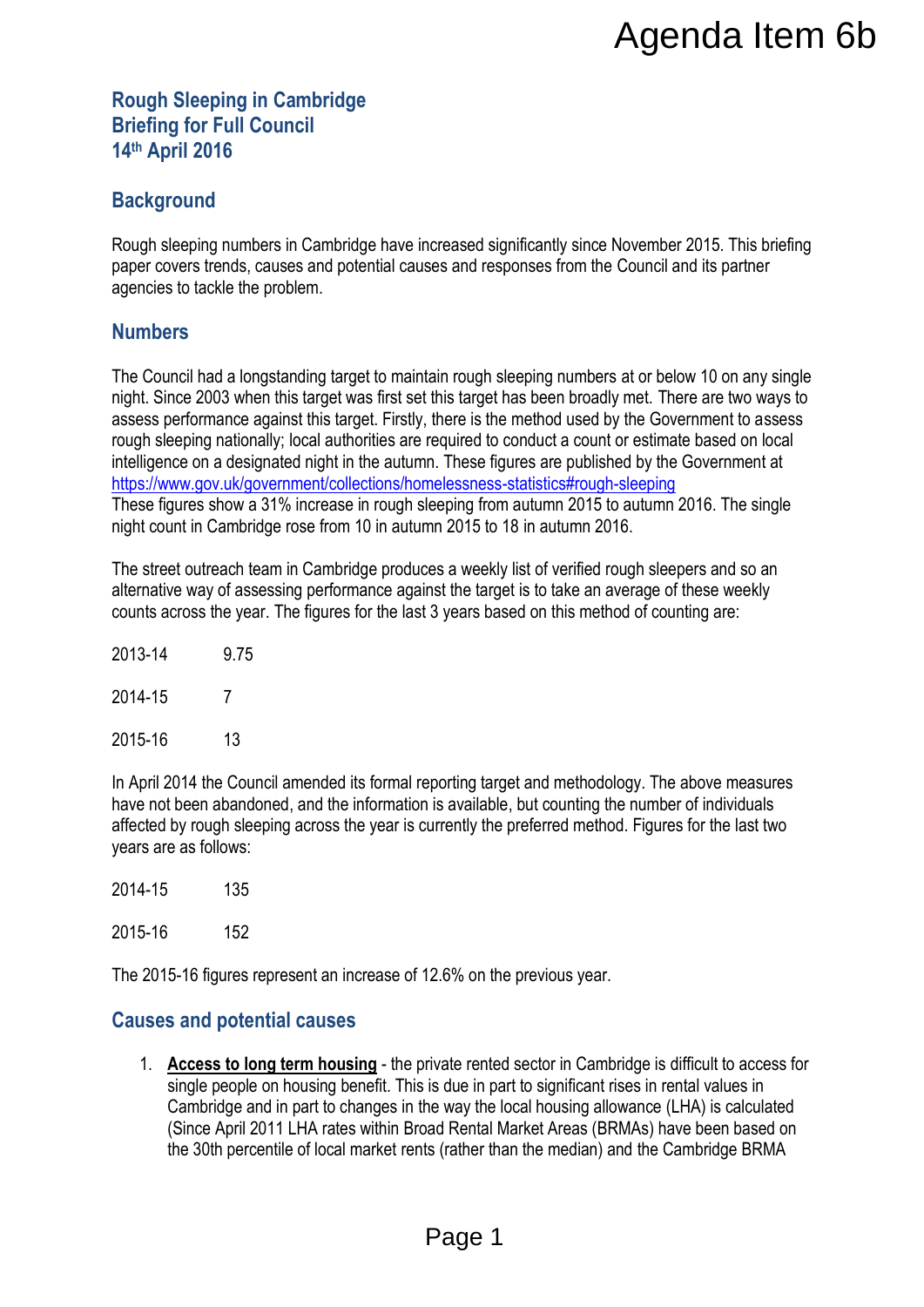covers a wide geographical area including areas where rents are much lower than those found in Cambridge City). LHA rates will be frozen for 4 years from this year.

An analysis of LHA rates and average market rents in Cambridge (Source: Right Move) on the 13<sup>th</sup> April 2016 revealed the following:

| <b>Monthly Local Housing Allowance amounts</b> |                                    |                       |  |  |
|------------------------------------------------|------------------------------------|-----------------------|--|--|
|                                                | Category Type of property          | <b>Monthly amount</b> |  |  |
| A                                              | Shared accommodation               | £348.92               |  |  |
| -R                                             | One-bedroom self-contained £546.21 |                       |  |  |

Source: Cambridge City Council website

|         | Room | Self-contained 1 bed flat (including |
|---------|------|--------------------------------------|
|         |      | bedsits)                             |
| Lowest  | £325 | £650                                 |
| Median  | £525 | £975                                 |
| Highest | £700 | £2730                                |

Source: Analysis of figures on Right Move

This is allied to the fact that demand for one bedroom social or affordable housing in Cambridge far outstrips supply – 55% of the housing register in December 2015 consisted of applicants with a need for a one bedroom property and in the calendar year 2015 only 38% of all lettings to Cambridge City applicants on Home-Link were into one bedroom properties. This compares unfavourably in the same periods, for example, to 2 bedrooms (35% waiting, 44% of lets) and 3 bedrooms (8% waiting, 15% of lets): Source *Strategic Housing Key Facts December 2015*  <https://www.cambridge.gov.uk/content/housing-research> (Tables HL2b p30 and HL6 (b) p37)

2. **People with no recourse to public funds (NRPF)** – since November 2015 there has been a significant increase in the numbers of verified rough sleepers (RSV) with NRPF on the streets of Cambridge as the tables below demonstrate:

| <b>Month</b>  | <b>NRPF RSV</b><br>monthly total |
|---------------|----------------------------------|
| Apr-15        | 8                                |
| May-15        | 3                                |
| <b>Jun-15</b> | 6                                |
| <b>Jul-15</b> | 6                                |
| Aug-15        | 4                                |
| Sep-15        | 9                                |
| $Oct-15$      | 1                                |
| <b>Nov-15</b> | 13                               |
| $Dec-15$      | 16                               |
| Jan-16        | 13                               |
| Feb-16        | 20                               |
| Mar-16        | 24                               |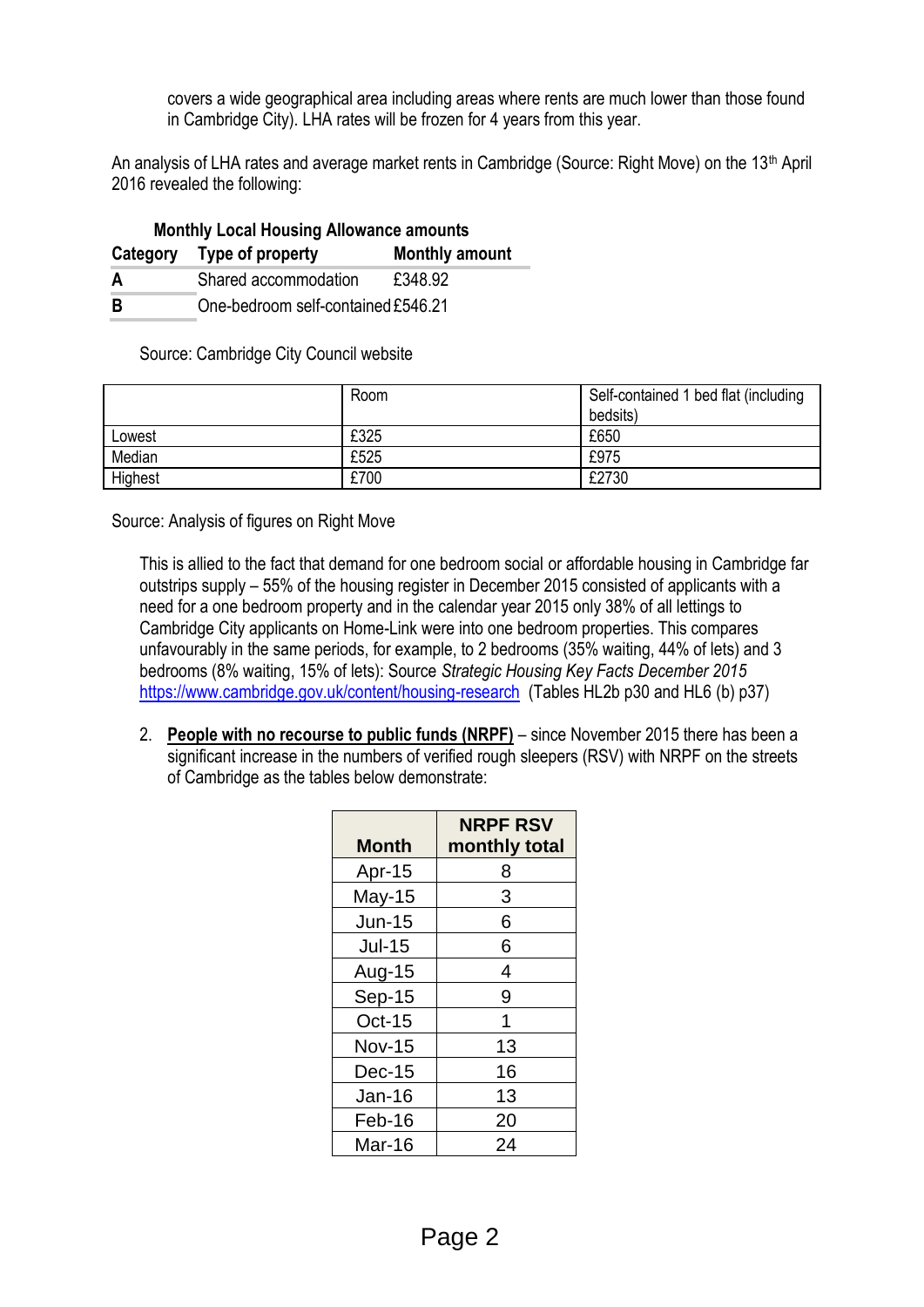

Source: Street outreach team weekly rough sleeping reports

Securing accommodation options for those with no recourse to public funds is extremely difficult because if the individual is not in 'genuine and effective employment' and, therefore, not economically active they will not be entitled to benefits and will not be able to fund their stay in accommodation.

3. **Rough sleeping and mental health** - There is some evidence that the number of people rough sleeping who have mental health problems has increased. The figures below show a marked increase across 2015-16 in numbers of rough sleepers with mental health problems. These figures have been extracted from street outreach team quarterly reports and are presented as monthly averages:

| Q1 (April to June 2015)       | 3.66  |
|-------------------------------|-------|
| Q2 (July to September 2015)   | 3     |
| Q3 (October to December 2015) | 19.66 |
| Q4 (January to March 2016)    | 7.33  |

These figures need to be treated with caution as they reflect the position over quite a short period of time and they do not, without further research, lead us to any conclusions about underlying causes.

# **Responses to rough sleeping**

At present the Council has identified a number of potential responses to rough sleeping. This is in addition to the single homelessness service, which since its inception in October 2013 has housed 176 Cambridge City referrals.

1. **Understanding more about the decline in presentations to Jimmy's Cambridge** - Across 2015 overall presentations to Jimmy's Cambridge have been going down (see table below). This may in part be explained by the higher numbers of people who have NRPF but the Council needs to understand more about the reasons driving this trend.